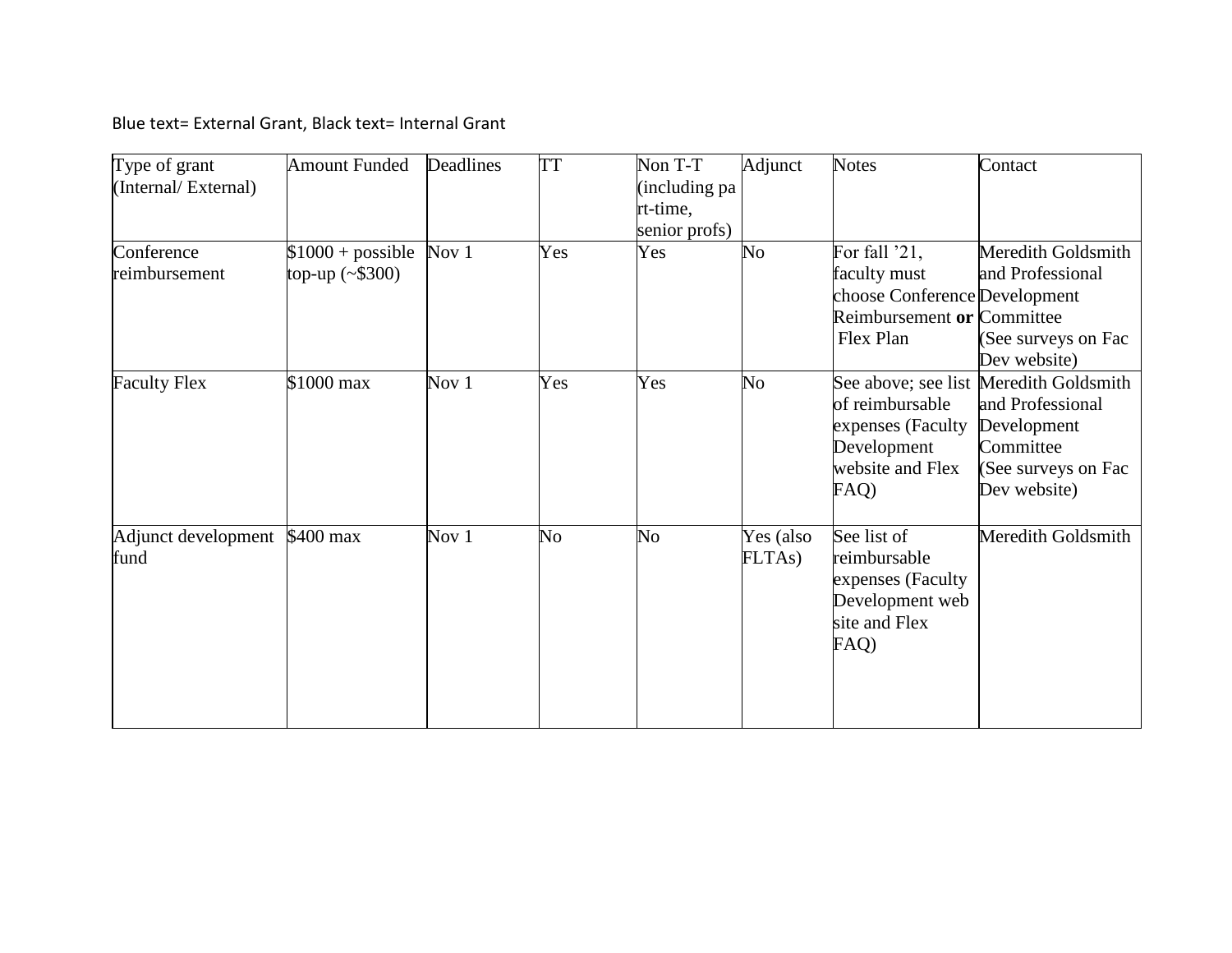| Pearlstine Fellowship                                             | Grants for project Call in Spring Y<br>completion<br>(including)<br>possible course<br>reductions) | semester                             | (considered<br>first) | (considered<br>second) | Y<br>third) | Typically for<br>considered completion of<br>$major project -$<br>book, research<br>toward grant<br>proposal, etc. | Goldsmith and Prof<br>Dev Committee                                                                   |
|-------------------------------------------------------------------|----------------------------------------------------------------------------------------------------|--------------------------------------|-----------------------|------------------------|-------------|--------------------------------------------------------------------------------------------------------------------|-------------------------------------------------------------------------------------------------------|
| <b>Staiger Grant</b>                                              | Chemistry<br>supplies and<br>support for major<br>project)                                         | Submitted<br>early fall<br>annually  | Y                     |                        | N           | Typically for<br>support of<br>equipment in the<br>Chemistry<br>Department                                         | Submitted by<br>Chemistry<br>Department annually<br>(typically supplies<br>and sabbatical<br>support) |
| <b>Student Humanities</b><br><b>Research Assistant</b><br>(SHRAs) | \$500 to support a Calls each<br>student who<br>works with you<br>on your research                 | semester and<br>before the<br>summer | Y                     | Ý                      | Y           | Humanities depts<br>only                                                                                           | Goldsmith and Prof<br>Dev Committee                                                                   |
| Van Sant Grant                                                    | \$500 toward lab<br>supplies for<br>summer research<br>w/ a student                                | Call comes<br>out in Spring          | Ý                     |                        | Ñ           | Bio, Chem, and<br><b>HEP</b>                                                                                       | Goldsmith and Prof<br>Dev Committee                                                                   |
| <b>Inclusive Community</b><br>Grant                               | Up to $$2500(?)$<br>for project on<br>inclusion<br>affecting the<br>Ursinus<br>community           | 2x/year                              | Y                     | Ý                      | Y           | All depts                                                                                                          | Watch for calls from<br>Heather Lobban-<br>Viravong                                                   |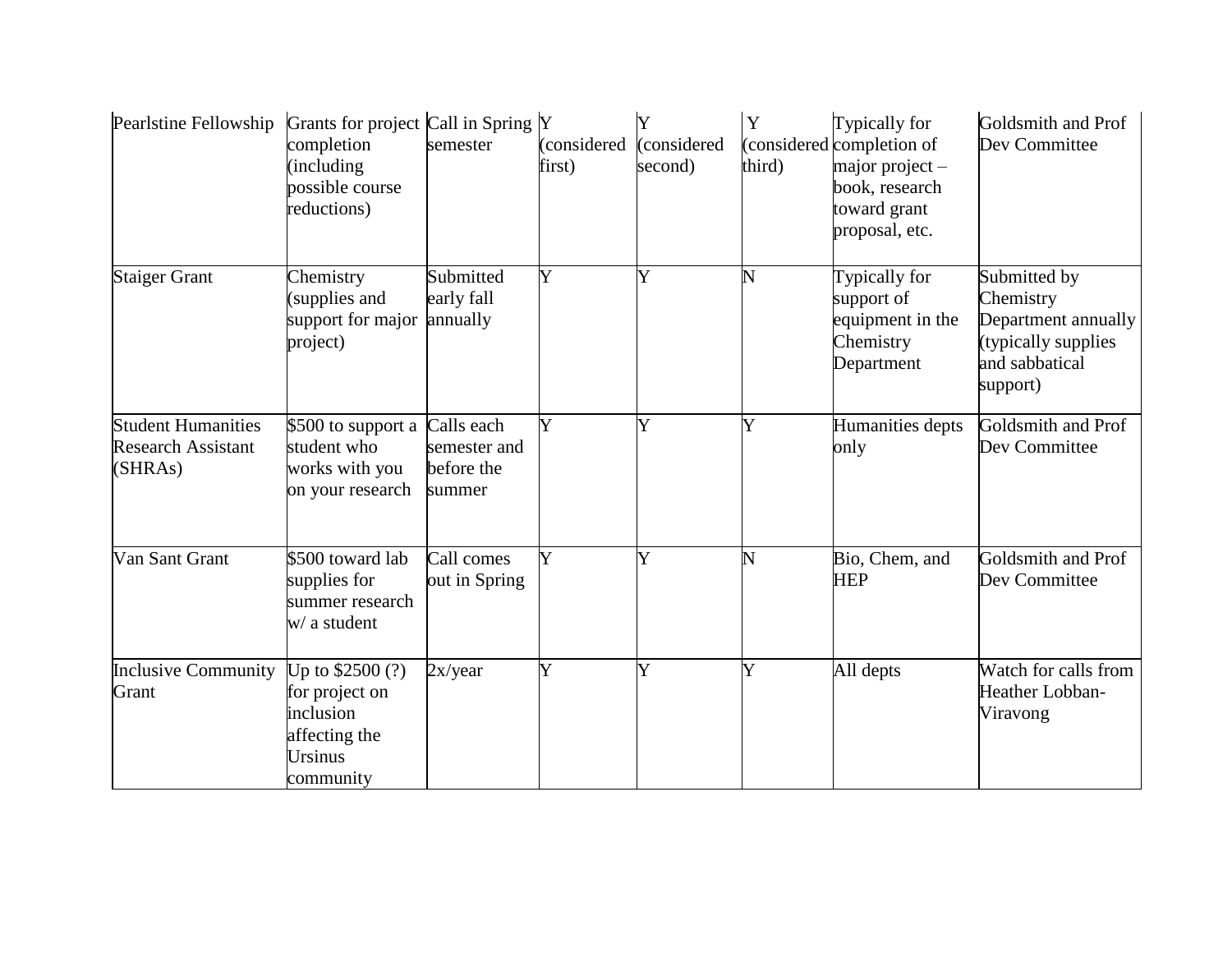| <b>Digital Studies</b><br>Initiative                                                       | Small grants for<br>software,<br>speakers, up to<br>several thousand<br>for attendance at<br>digital<br>studies/digital<br>humanities<br>conferences | Watch email<br>for calls<br>2x/year                                            | Y | $Y$ (if<br>supporting<br>projects/cour projects/co<br>ses to be<br>conducted at<br>Ursinus) | $Y$ (if<br>supporting<br>urse to be<br>conducted<br>at Ursinus) | All depts                                                                              | Meredith Goldsmith,<br>Christine Iannicelli,<br>Kara McShane |
|--------------------------------------------------------------------------------------------|------------------------------------------------------------------------------------------------------------------------------------------------------|--------------------------------------------------------------------------------|---|---------------------------------------------------------------------------------------------|-----------------------------------------------------------------|----------------------------------------------------------------------------------------|--------------------------------------------------------------|
| <b>Teagle Foundation</b><br><b>Cornerstones Initiative course</b>                          | \$1500 toward<br>development for<br>Quest curriculum                                                                                                 | There may be Y<br>very limited<br>opportunities<br>in the 2022-<br>$2023$ year |   | $Y$ (f-t only)                                                                              | N                                                               | Supports the<br>development of<br>LINQ and CCAP<br>courses for Quest<br>Curriculum     | Stephanie Mackler<br>and Paul Stern, Co-<br>PIs              |
| <b>Public Health</b><br><b>Initiatives</b>                                                 | Small grants (up<br>to \$500) and up to in fall<br>\$4000 for course<br>development                                                                  | Look for call<br>semester                                                      | Y | Y (if<br>supporting<br>teaching at<br>Ursinus)                                              | $Y$ (if<br>supporting<br>teaching at<br>Ursinus)                | Guest speakers<br>(internal/external),<br>course re-vamp,<br>course re-<br>development | Meredith Goldsmith                                           |
| Covid<br>Science/Scientific<br>Literacy                                                    | Small grants (up<br>to \$500) and<br>\$1000-\$2000 for<br>course<br>development                                                                      | Look for call<br>in fall<br>semester                                           | Y | Y (as above)                                                                                | $Y$ (as<br>above)                                               | Goal of using<br>Covid science to<br>teach scientific<br>literacy/citizenship          | Meredith Goldsmith                                           |
| NetVUE (Network for Small grants and<br>Vocation in<br>Undergraduate<br><b>Education</b> ) | support up to<br>\$2000 for course<br>design                                                                                                         | Look for calls Y<br>in your email                                              |   | Y                                                                                           | Y (if for a<br>course to<br>be taught a<br>Ursinus)             | Supporting course<br>proposals toward<br>the Capstone and<br>vocational<br>discernment | Nathan Rein, PI                                              |